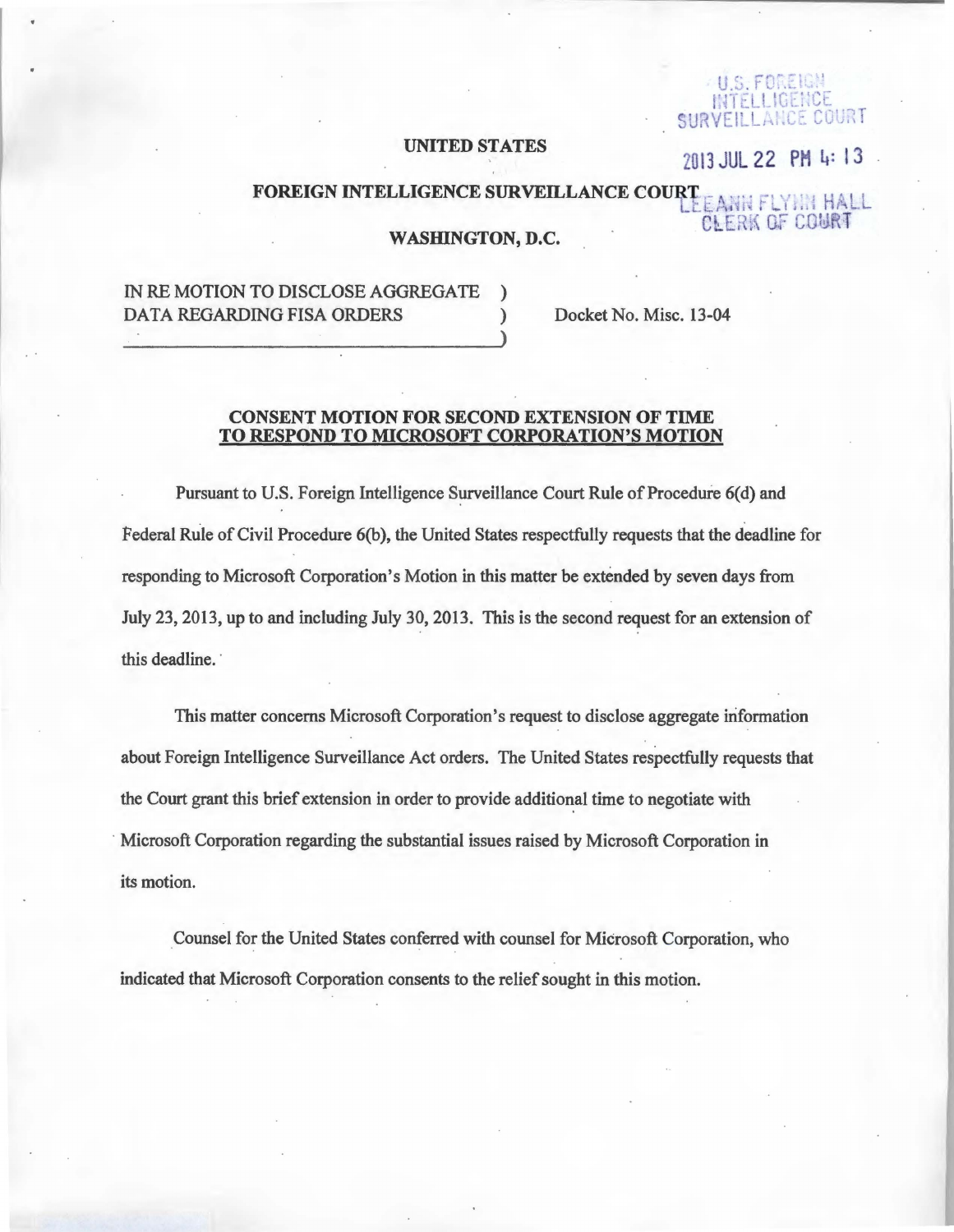July 22, 2013 Respectfully submitted,

JOHN P. CARLIN Acting Assistant Attorney General for National Security

TASHINA GAUHAR Deputy Assistant Attorney General

 $ADJ.$ 

JEFFREY M. SMITH NICHOLAS J. PATTERSON U.S. Department of Justice National Security Division 950 Pennsylvania Ave., N.W. Washington, D.C. 20530 Phone: (202) 514-5600 Fax: (202) 514-8053

*Attorneys for the United States of America*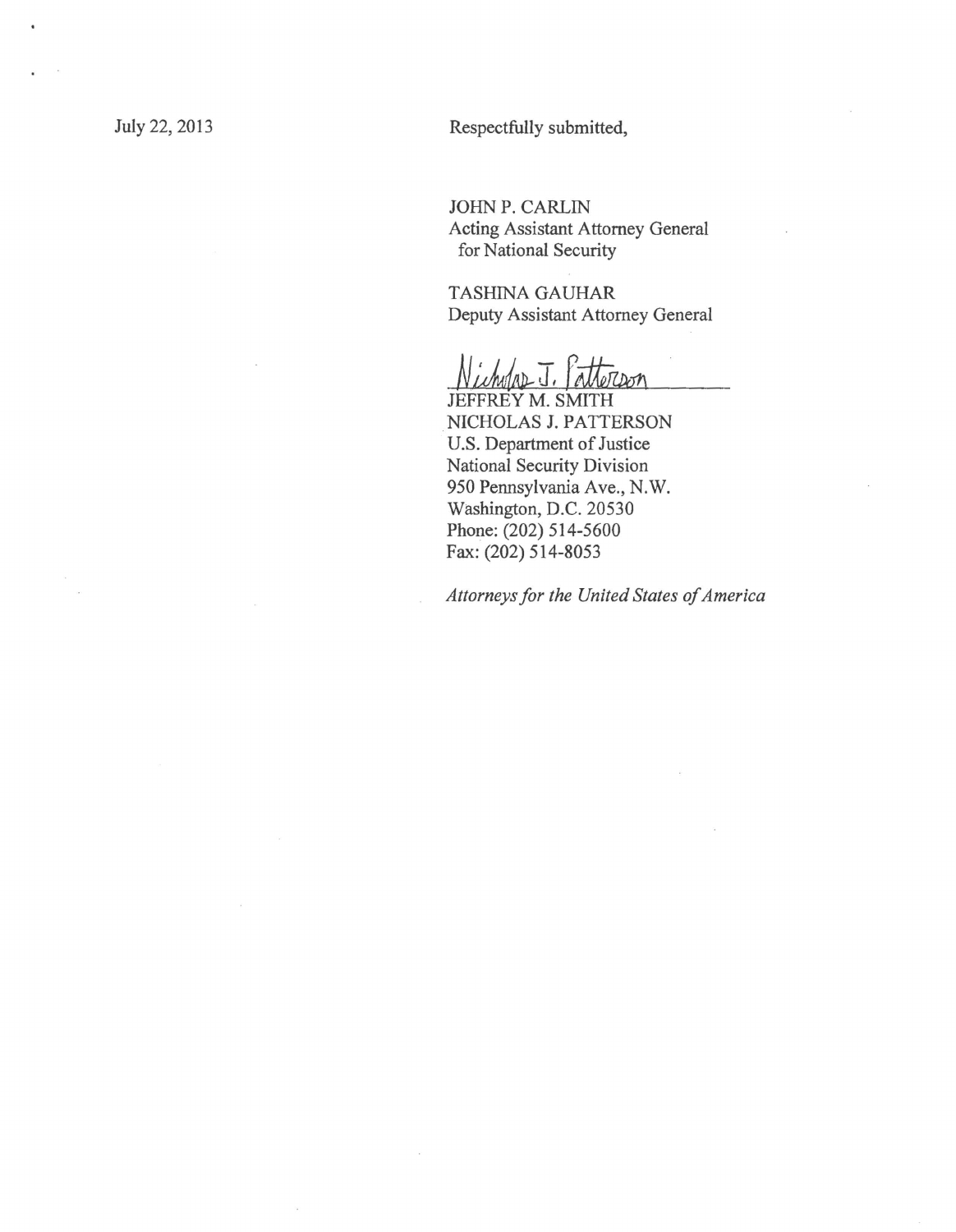## CERTIFICATE OF SERVICE

I hereby certify that a true copy of the Consent Motion for Second Extension of Time to Respond to Microsoft Corporation's Motion was served via Federal Express and email on this 22nd day of July, 2013,

addressed to:

James M. Garland David N. Fagan Alexander A. Berengaut Covington & Burling LLP 1201 Pennsylvania Avenue, NW Washington, DC 20004-2401

Nicholas J. Patterson